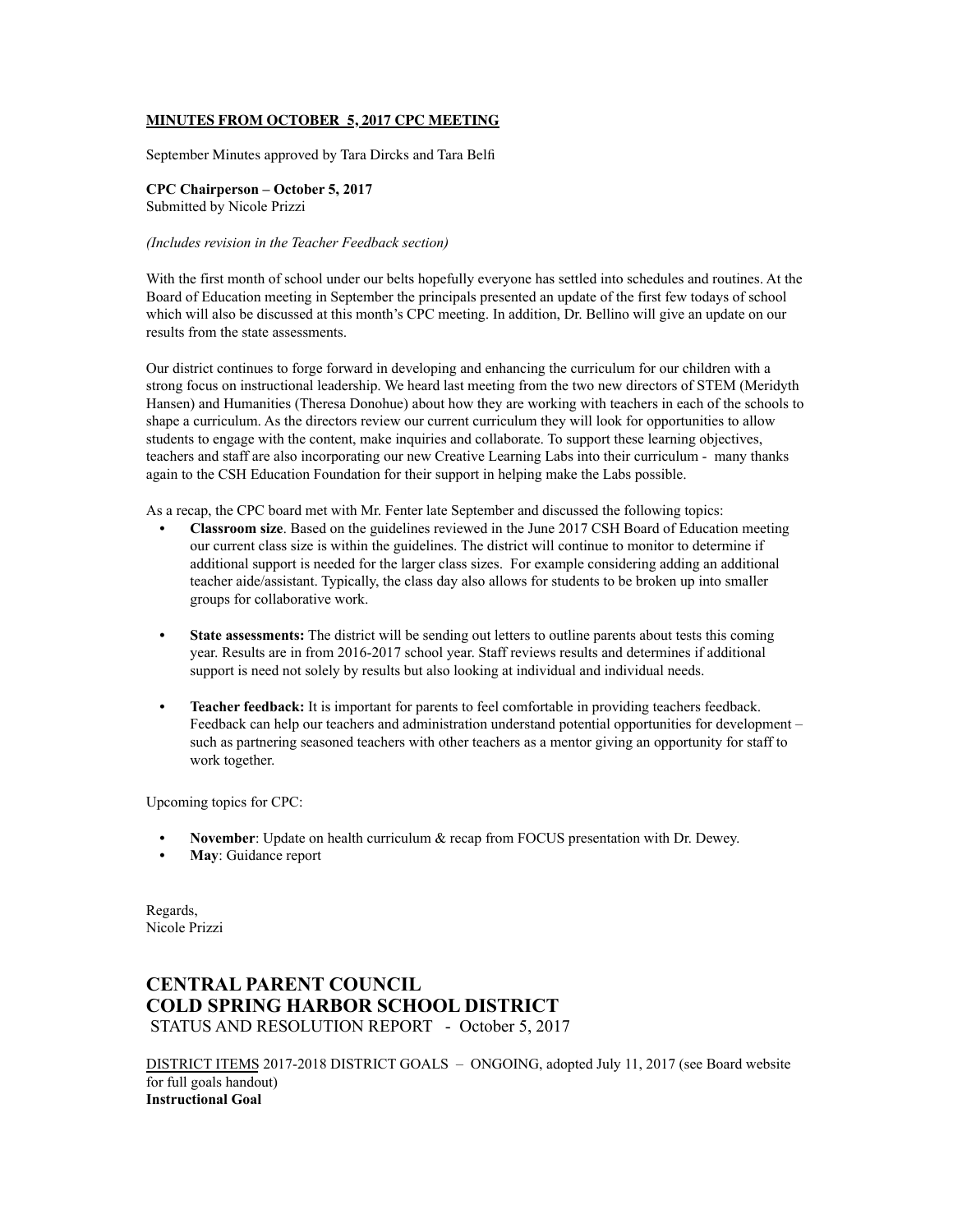- To examine and further develop our current K-12 curricula to ensure cohesive instruction aligned with Next Generation English Language Arts and Mathematics Learning standards, Next Generation Science Standards, and the Social Studies C-3 Framework,
- To develop a K-12 research and writing continuum to ensure that all students are engaging in thoughtful and original research at all levels.
- To further enhance our Science Research program to provide interested students with the opportunity to engage in high level research and compete in national science competitions (Siemens, Regeneron, etc.)
- To examine our current Junior High School program to determine if the structure of the time and support for our early adolescent students represents an optimal design.

#### **Technology**

To implement Creative Learning Labs in all elementary schools to support student learning, collaboration, critical thinking and research.

To expand our emphasis on thoughtful use of technology, including the establishment of the position of, Executive Director of Instructional and Administrative Technology, to support student-centered learning, small group instruction, and inquiry-based research for students at all grade levels.

# **Professional Development**

To provide continuous and comprehensive support and professional learning through the implementation of a four year Mentoring Program for teachers new to Cold Spring Harbor.

# **Health/Wellness/Safety**

To maximize the impact of our social and emotional programs, as eel as that of the efforts of our staff, including a newly added psychologist at the Junior High Level, to promote healthy and safe decisions in our students. To implement the Too Good For Drugs in the Substance Abuse Prevention Program (SAPP) in grades 8 and 9 as a means of addressing the issues of drug and alcohol use.

# **Facilities**

To revisit and review the next steps to improve our facilities to address academic, physical education, and wellness programs as well as the areas of security and energy efficiency.

# **Finance**

To continue to navigate the impact of the tax cap and recent developments in the changes to state aid formulas to ensure the financial health of the district in the long-term.

# TEACHER ITEMS

None

#### PARENT ITEMS

*Class Sizes*

• Parents expressed concern about the class sizes in first and second grade at Goosehill and Lloyd Harbor Schools. The class size guidelines announced two years ago by the Board of Ed were as follows: K-1st 23 max

2nd-3rd 25 max 4th 26 max 5th-6th 27 max

The administration will continue to monitor these grades as well as all others, and make adjustments on a yearly basis as needed. These decisions are discussed at many levels with parents, teachers, principals and administration.

#### *School Lunch and Snacks*

- Parents expressed concern about the choices for school lunch in the elementary schools. Discussion of the main course and the options for snacks occurred on CSH Moms.
- Policy 5405 presents guidelines for student wellness and reads in part:
	- B. Snacks:

All packaged snacks and vending items provided by the district should be in single serving packages and meet the following criteria:

Total fat equal to or less than 7 grams of fat per serving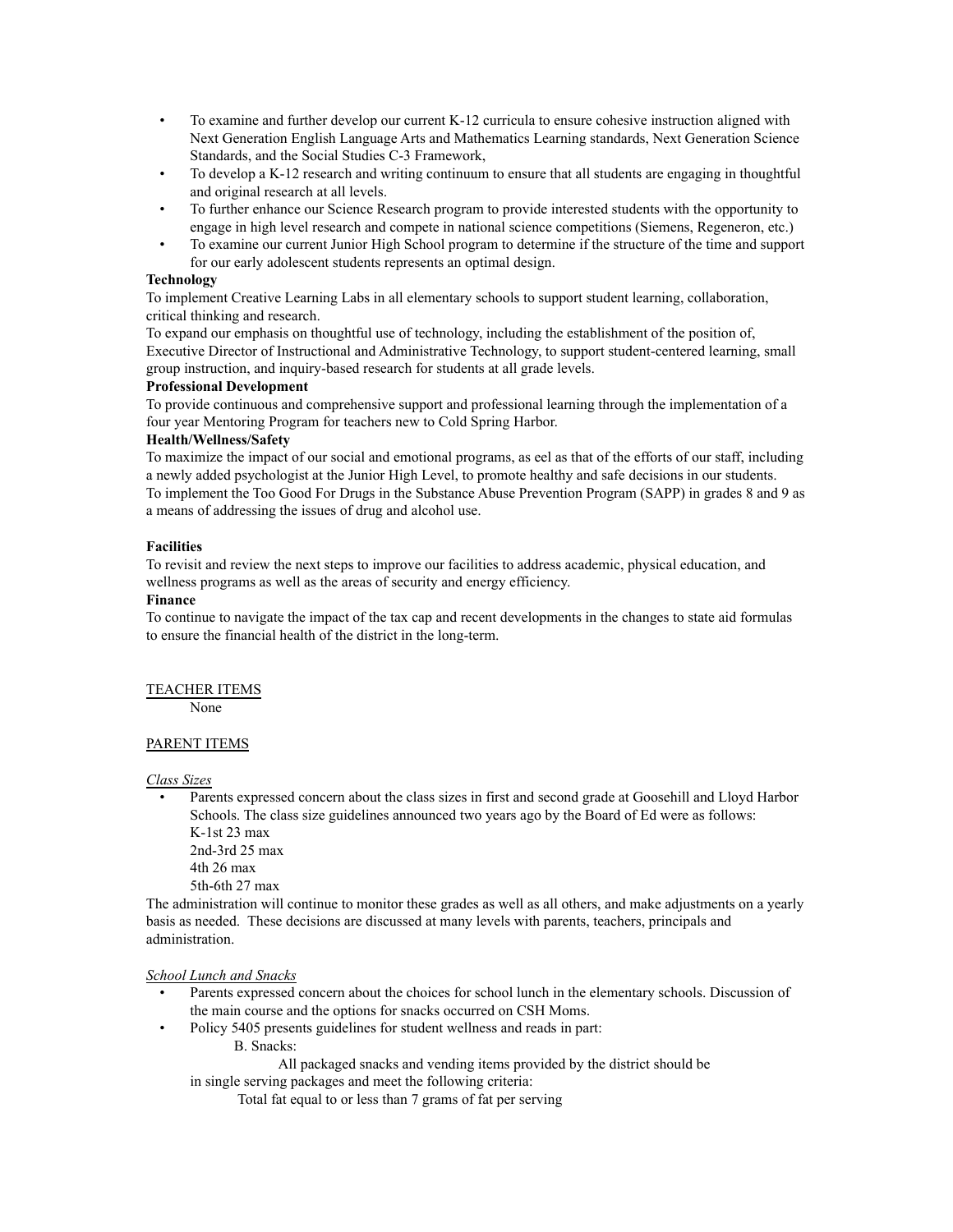Saturated fat equal to or less than 2 grams per serving Sodium equal to or less than 360 milligrams per serving Sugar equal to or less than 15 grams per serving Contain no trans fatty acids To the maximum extent practicable, be free of preservatives or artificial

colorings, including nitrates, MSG, dyes, high fructose corn syrup, and partially hydrogenated oils.

Parents are concerned that this policy is not being followed.

• There will be a meeting of the Nutrition Committee in the next few weeks and this topic can be addressed there. A parent representative shall be appointed.

# *Student Performance and Tutoring*

- Parents expressed concern that a large number of students are receiving tutoring in a variety of subjects due to lack of confidence in the ability of certain teachers.
- Mr. Fenter reiterated that parents need to address concerns with the teacher. If your child is not receiving the instruction they need, the teacher must be notified. If no progress is achieved, parents should reach out to the STEM and ELA directors, Meridyth Hansen and Theresa Donohue to alert them to the situation.

# OTHER DISTRICT ITEMS

# *Facebook Page*

• Karen Spehler has set up a new CSH district Facebook page. This page is set up to alleviate concerns about members' privacy. There is no need to be friends with anyone to follow this page.

# *Assessments*

- There have been several changes to assessments at a state level this year. The district will send out a letter outlining them. Some of the changes include that the tests have been shortened to two days instead of three. They are un-timed, the standards have been revised.
- Under ESSA (Every Student Succeeds Act), schools are required to have at least 95% of students taking the assessments. Last year, we had 20% opt out.
- Our schools are making adjustments to our own benchmark assessments, determining which tests are necessary in an effort to minimize testing.

# *Code of Conduct*

- Code of Conduct will now be three meetings instead of two, allowing for more age appropriate lessons in each of them. The meetings are divided by Jr. High, JV and Varsity.
- Parents felt that the Code of Conduct meetings went better this year as there was more of an emphasis on "Conduct" and expectations for how our student-athletes behave.
- Athletes and their parents were informed that there would be no tolerance for rule-breaking, particularly with regard to drugs, alcohol and cigarettes/vaping.

# *Pride Survey*

• The district will conduct a Pride Survey which will include questions about bullying, level of comfort while at school, whether there is an adult the student is able to go to when issues arise. The survey also addresses issues of alcohol and substance abuse.

#### *Vaping*

- Vaping was addressed on the first day of school in a direct way. This will serve as notification of the policy so that all students are aware of the policy. Violations will be discussed with parents first, another violation will result in punishment.
- Students have already received disciplinary action for vaping and offenders will continue to receive disciplinary action.

#### *Curriculum Committee*

• CPC and the Administration will work on a document to establish this committee for next year.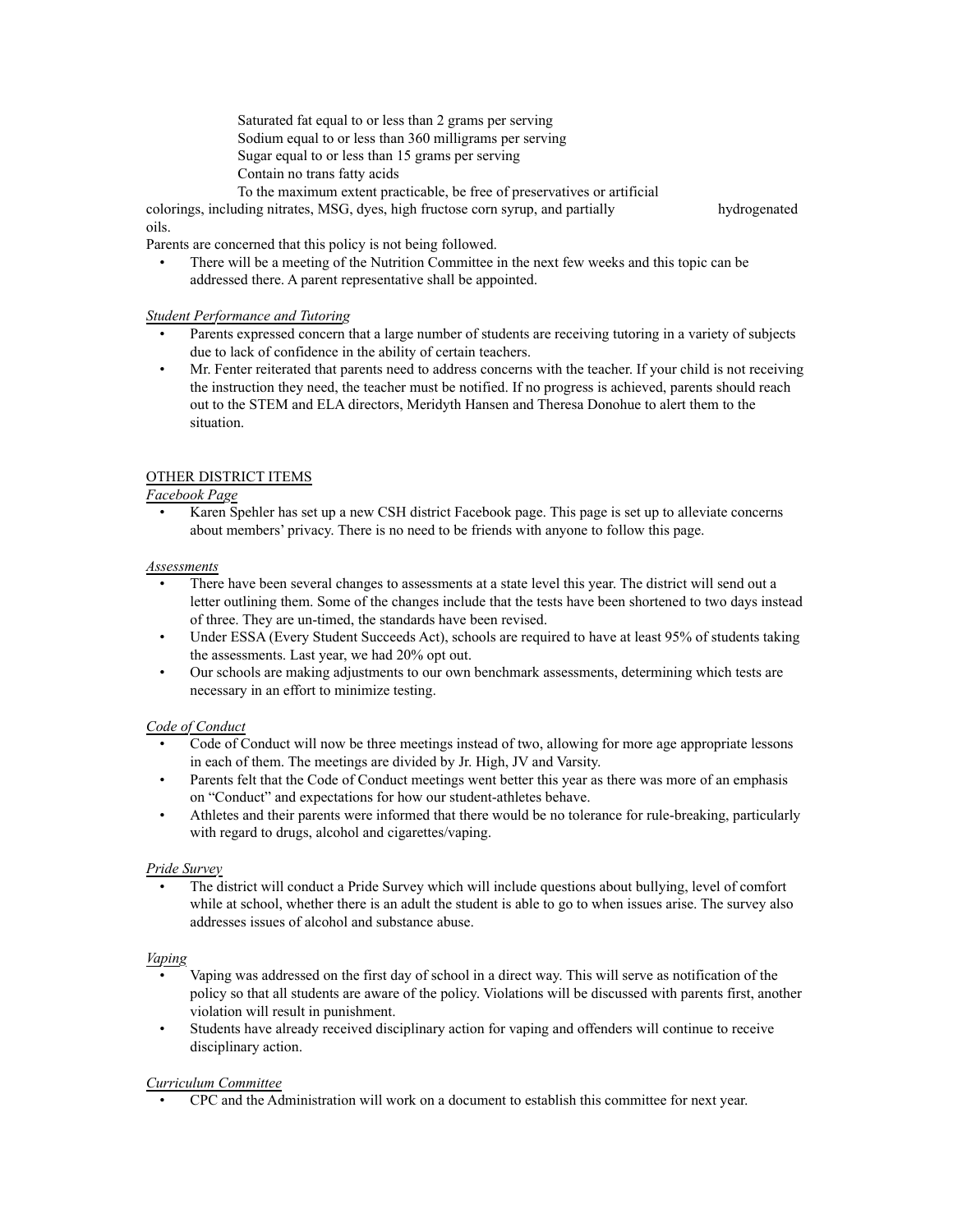*Ongoing: Returning Tests Science education in elementary school Sport Facility Tutoring FLES Science Education Athletics Schedule Next Gen Standards*

*Previous topics: Athletics Scheduling, Busing, Class Sizes, CPC Accessibility, Drivers' Education, Downtime near holiday breaks, Drugs, Flood at HS, 7th Grade Honor Roll, 8th Grade Accelerated Math, Security, Teacher recruitment & retention, Test Scores, Rankings, Lead Testing*

# **CPC MEMBER ORGANIZATION REPORTS- October 2017**

# **GOOSEHILL**

September was a great success with the Welcome Back Picnic full of families bouncing and dancing. The following week we held The Welcome Tea which was well attended; many appreciated the teachers coming by to say hello, as well as meeting Mr. Fenter and Mr. Stuchio.

We're looking forward to a fun couple of months ahead. The end of this month the students will decorate pumpkins and march in the much anticipated Halloween parade. Following in November we have our annual

Parents Night Out fundraiser on November  $6<sup>th</sup>$  at Honu in Huntington. This is our largest fundraiser and is well on its way in terms of planning. To finish out November we are partnering up again with Helping Hands Rescue Mission and their annual Thanksgiving Food Drive. The students will decorate donation boxes and donate items for the mission.

#### **WESTSIDE**

- Our biggest fundraiser, the West Side Win cocktail party, will be held on October 13th at the Parziale residence.

- Our new outdoor play space has been completed and the children have already started to enjoy playing on it. 

- The Creative Learning Lab is almost finished and we're looking forward to seeing it.

- We've launched a new Spirit Wear line, including apparel and other items.

- We're getting ready for Tomato Sauce Day on  $10/16$ , the Book Fair on  $10/17$ -  $10/18$ , and the Halloween Dance on 10/27.

#### **LLOYD HARBOR**

We had a great start to the 2017-2018 school year! Our events in September were a great success thanks to the efforts of our wonderful parents! These events included 2nd Grade Welcome (Chaired by Fran McGraw & Bessi Mavronicholas), Welcome Back Tea hosted by the PTG, Back to School Night, Photo Day (Chaired by Lisa Lesser & Jennifer Cahn) and the Staff Welcome Breakfast (Chaired by Jill Einhorn).

October is a busy month for us. Our annual fundraiser Lloyd Harbor Unites is on October 13th and is being hosted by the Burns Family. We have some wonderful raffle prizes and are excited for the event. We also have our Fall Festival on October 31st. The kids love this event and we know it will be a fun time for everyone! We are excited for what is sure to be a great month ahead!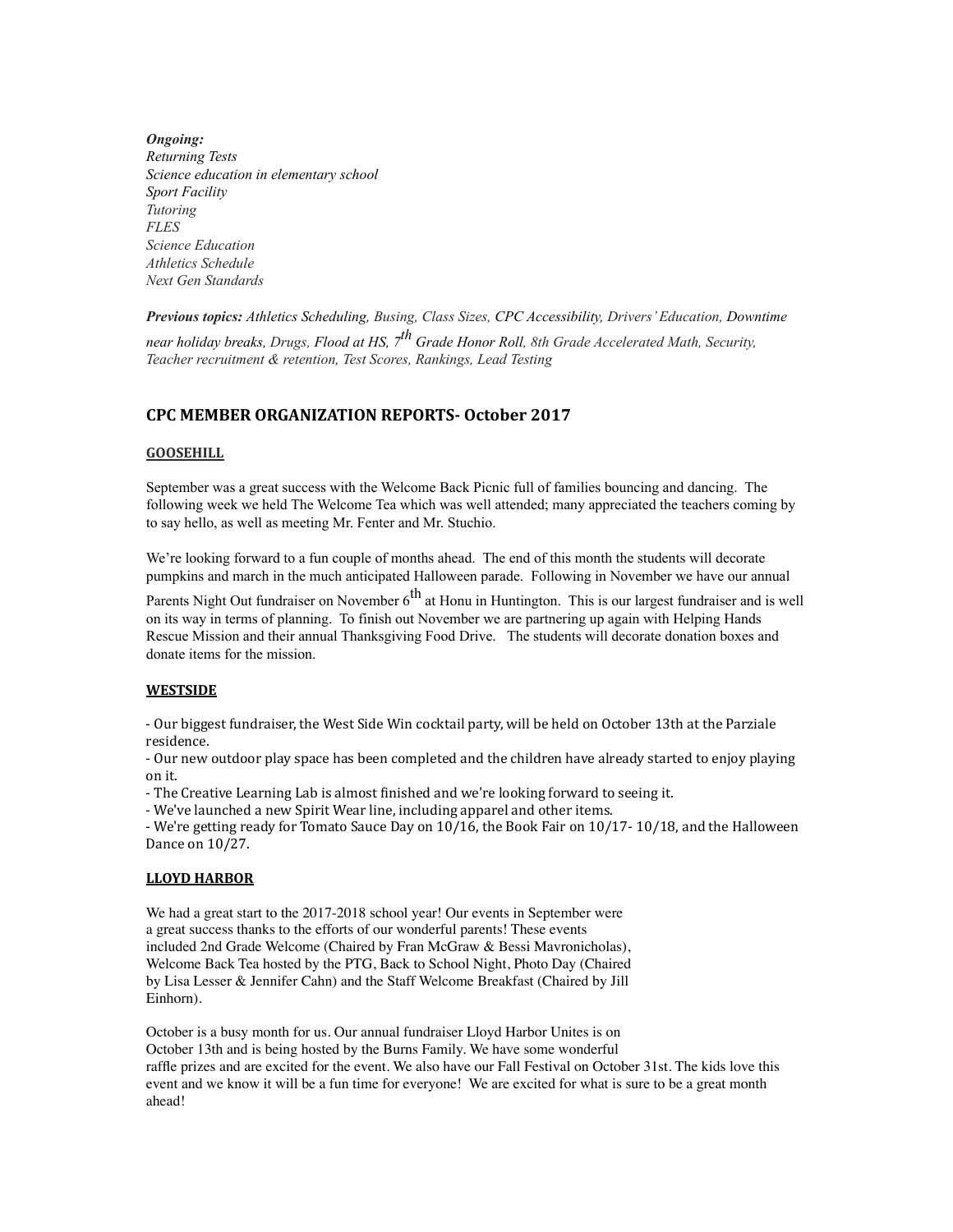# **JUNIOR/SENIOR HIGH SCHOOL**

Our Cocktail Party on Sept. 15 was a big success. And we hope to plan more social activities for the parents this year.

This week is Homecoming Week/Spirit Week, culminating with the Football Game on Friday night at 6:00pm

We have our first Jr High Dance on October 27 (Halloween themed) at the school.

Our big event for October is Dr. Dewey on October 19. The CFA and FOCUS are co-sponsoring this speaker, who will speak on the physical and developmental effects of various drugs on teenagers. He will speak with Juniors and Seniors during the day, and have a presentation for parents at night.

Our next CFA meeting is November 7 at 9:30am.

# **SEPTO**

# **Completed:**

- Delivered Welcome Baskets to each school with supplies and special treats for special education staff
- On Tuesday 9/26 SEPTO held our first meeting, which include meet and greet of district staff. Following the meet and greet, Denise Campbell and Erin Goldthwaite provided an overview of Special Education including the definition of the special education process. Denise and Erin also identified that some staff will also now be referred to as "Learning Specialists" depending on their role.
- SEPTO attended each back to school night and provided information about membership to families in the community

#### **Ongoing**

- Lloyd Harbor Homework Club enrollment is currently underway, first session starts October 17th
- Creating a Parent Handbook with information about the Special Education process for parents and families in the community
- SEPTO is working with HS student to develop and design logo
- SEPTO is working with Westside and Lloyd Harbor principals for a poster content to promote the Wonder event. Student winner will receive free tickets to Wonder screening with SEPTO.
- Looking into idea of having a spring book club
- Looking to do an American Girl toy drive, going to a facility that employs special needs children to rehabilitate and resell American Girl dolls.

#### **Upcoming events:**

- SEPTO will be a charity partner for the **Rise of the Jack O'Lanterns**. By using the code www.therise.org/32855, you can support SEPTO and depending on the day and time you choose, you can save up to 50% of your order. The code is good for The Rise at Old Westbury Gardens and the new NYC location on Governor's Island. Any questions please email cshsepto@gmail.com
- Other Calendar Dates for 2017-2018 are:
	- Tuesday, September 26th Meet & Greet with Special Education Staff
	- Tuesday, October 17th Developmental Milestones & Your Child
	- Friday, November 17th Taste of the Town, 7pm
	- Sunday, November 19th SEPTO Private Movie Screening, Wonder, 10 AM
	- Monday, January 22nd Reading Specialist\*
	- Tuesday, February 13th Preparing for your IEP Meeting

# **FOCUS**

On October 19th at 7pm in the CSH PAC FOCUS and the Cold Spring Harbor CFA will host Dr. Stephen Dewey, a neuroscientist at the Feinstein Institute for Medical Research at Northwell Health. Parents and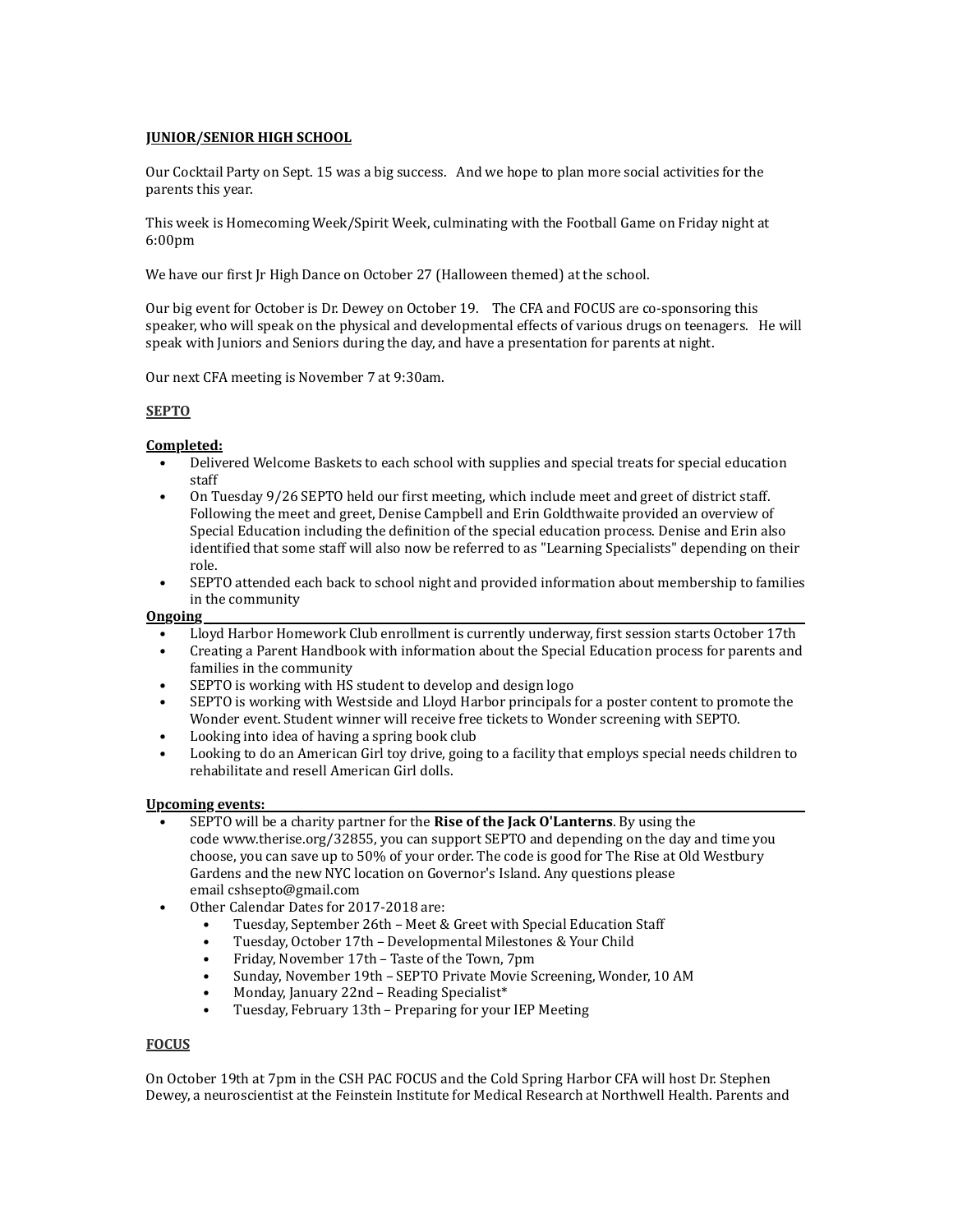students will find out how alcohol and drugs, from caffeine to heroin, affect the developing brain, offering parents an opportunity to gain the knowledge and confidence to guide their children in a substance abuse conversation. A community discussion will follow. This is a "Must Hear" discussion for all parents and students.

HS students  $(11)/12$  grades) will have an assembly with Dr Dewey during school hours.

#### **CULTURAL ARTS COMMITTEE**

Goosehill- 10/19 Forcefield for Kindness

Lloyd Harbor 10/11 The History of Long Island - 4th Grade 10/19 Agostino Art's Story Faces - 5th Grade

11/2 Petra Puppet's Reading Rampage - 3rd Grade

West Side 4th Grade experienced Journeys into Native American Territory (9/29)

Ir./Sr. High School 7th Grade experienced Journeys into Native American Territory on (9/26 & 9/27)

# **SPEAKERS**

#### **Mrs. Herschlein**

-Busy and great start the the school year with Welcome Back Teas, Photo Day, Welcome Picnic.

-Recent Recess assembly teaching the children how to play games-including utilizing the 1<sup>st</sup> graders to help the Kindergarten students

-GPFA- The board is off to a great start and has organized a team of support services to present at the next meeting

-Once again this year the focus is on Respecting Diversity-theme of Kindness.

#### **Mr. Simon**

-Great start with school council president ringing the bell to start the school year.

-Brought along an artifact from Eva's classroom when they started construction on the Creative

Learning Labs.

-Great new outdoor playspace

-Harvey Relief Collection

 $-6$ <sup>th</sup> grader hero project off to a great start

#### **Mrs. Massimo**

-Doors opened to approximately 400 students

-3 new teacher aids, 2 new music teachers.

-LHTV-have added an additional green screen

-Weekly words of Wisdom, "Respecting Diversity"

-Student Council started with a hurricane fundraiser through Red Cross and is not being led by 2 new faculty, Mrs. Sewell and Mrs. Lapollo

-KAP superhero is once again awarding kindness around school

#### **Mr. Bolen**

-Great start with orientations, Caumsett Trips, orientations and assemblies -Will be launching the canvas app shortly

-1:1 initiative is moving forward with the addition of  $7^{\text{th}}$  and  $9^{\text{th}}$  grade. -945 students

#### **Mr. Bongino (addition to the agenda)**

-Successful fall season for all as all of the varsity teams have advanced to the playoffs -738 students signed the code of conduct letters (79% of the students)